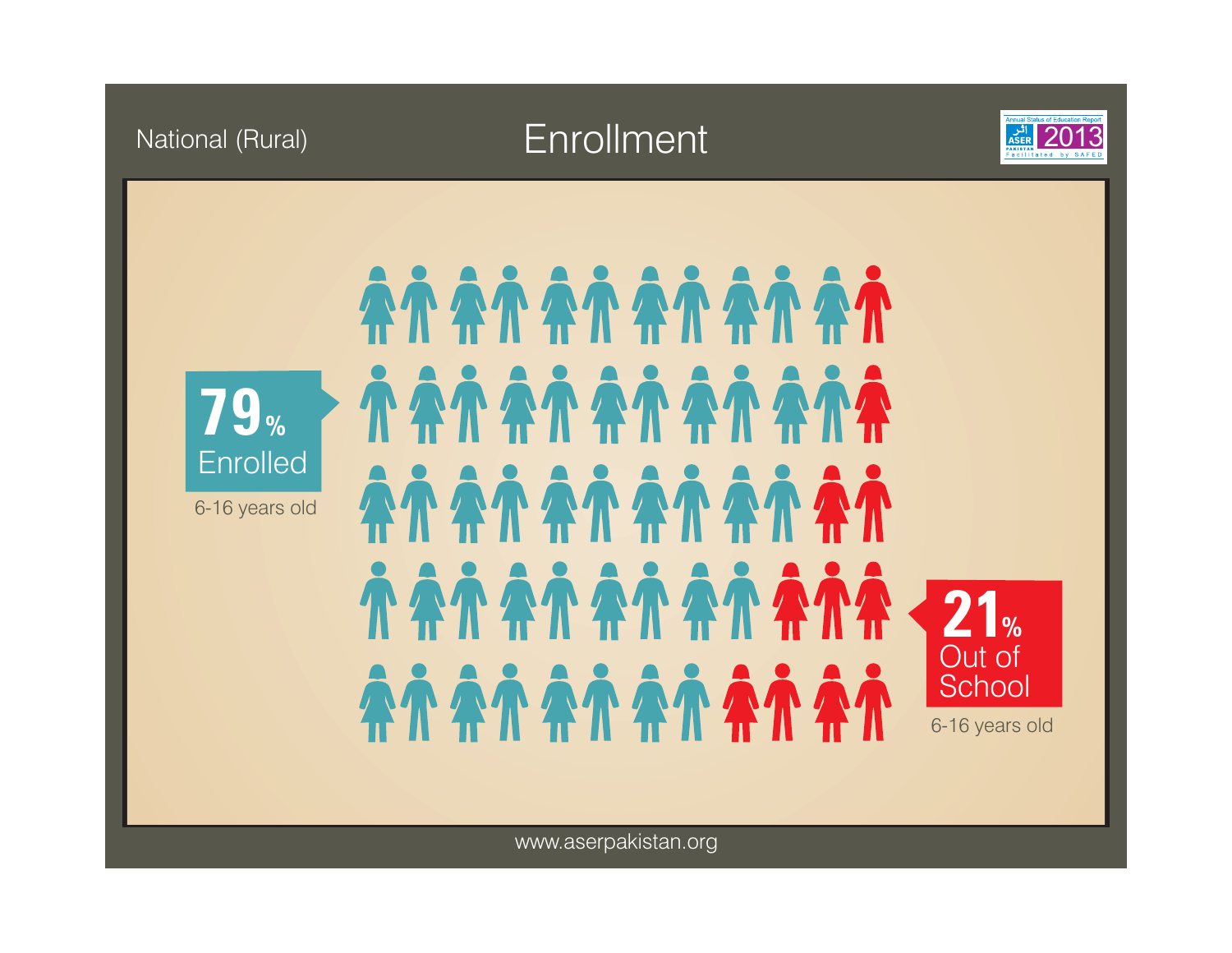# National (Rural) and 2013 Enrollment 2013 and 2013



| Age<br>group   | % Children in different types of schools |                     |                 |               | % Out-of-school |          |              |
|----------------|------------------------------------------|---------------------|-----------------|---------------|-----------------|----------|--------------|
|                | Govt.                                    | Non-state providers |                 |               | <b>Never</b>    |          | <b>Total</b> |
|                |                                          | Pvt.                | <b>Madrasah</b> | <b>Others</b> | enrolled        | Drop-out |              |
| $6 - 10$       | 59.0                                     | 19.7                | 2.1             | 0.7           | 16.2            | 2.4      | 100          |
| $11 - 13$      | 59.8                                     | 18.0                | 2.1             | 0.6           | 12.2            | 7.2      | 100          |
| $14 - 16$      | 53.3                                     | 14.8                | 1.8             | 0.2           | 15.2            | 14.6     | 100          |
| $6 - 16$       | 58.1                                     | 18.3                | 2.0             | 0.6           | 15.0            | 6.0      | 100          |
| <b>Total</b>   |                                          | 78.9                |                 |               | 21.1            |          | 100          |
| <b>By Type</b> | 73.5                                     | 23.2                | 2.6             | 0.7           |                 |          |              |

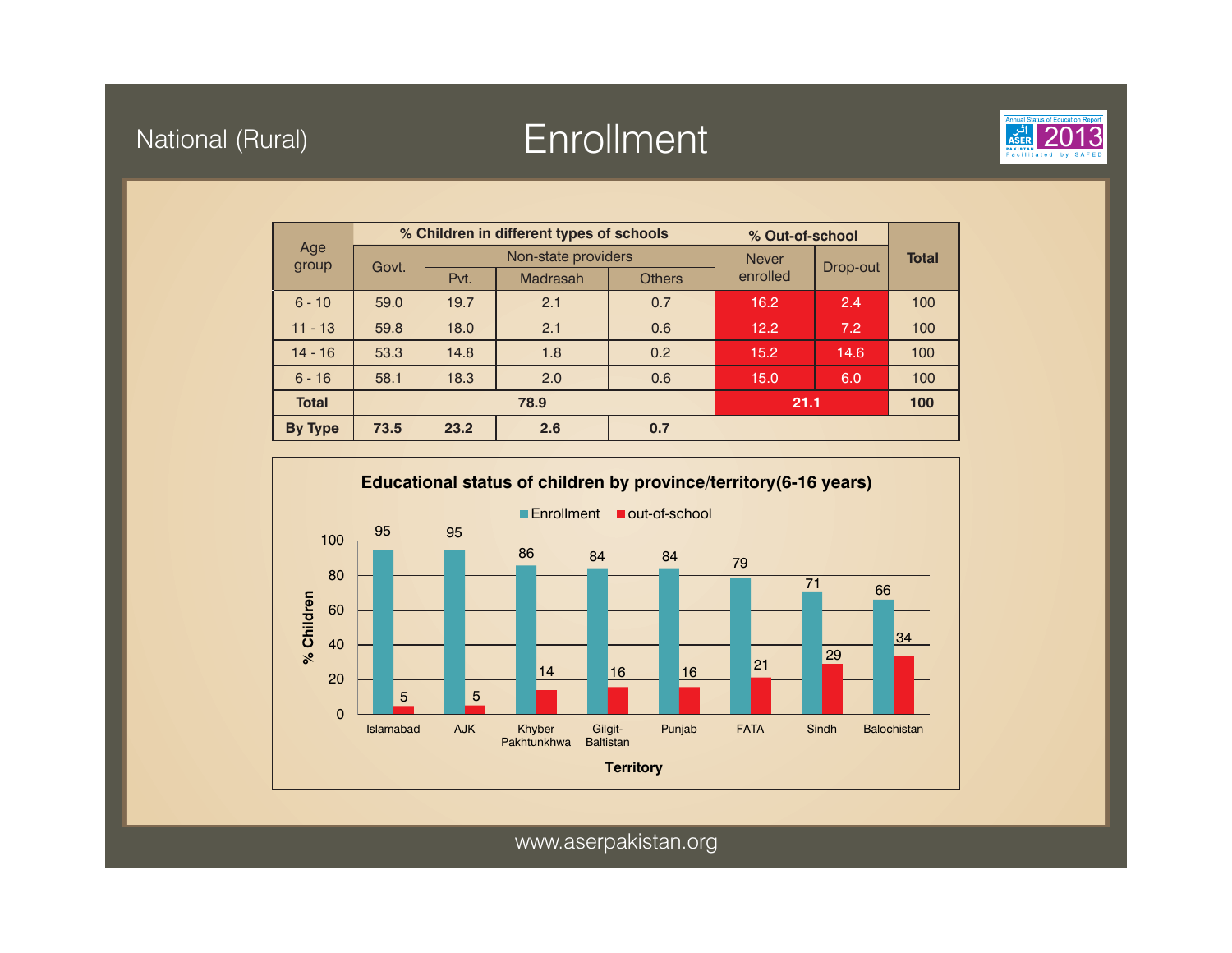## National (Rural) Learning Level (Urdu/Sindhi/Pashto)





children in class 5 can read **Story** fluently in Urdu/Sindhi/Pashto **50%**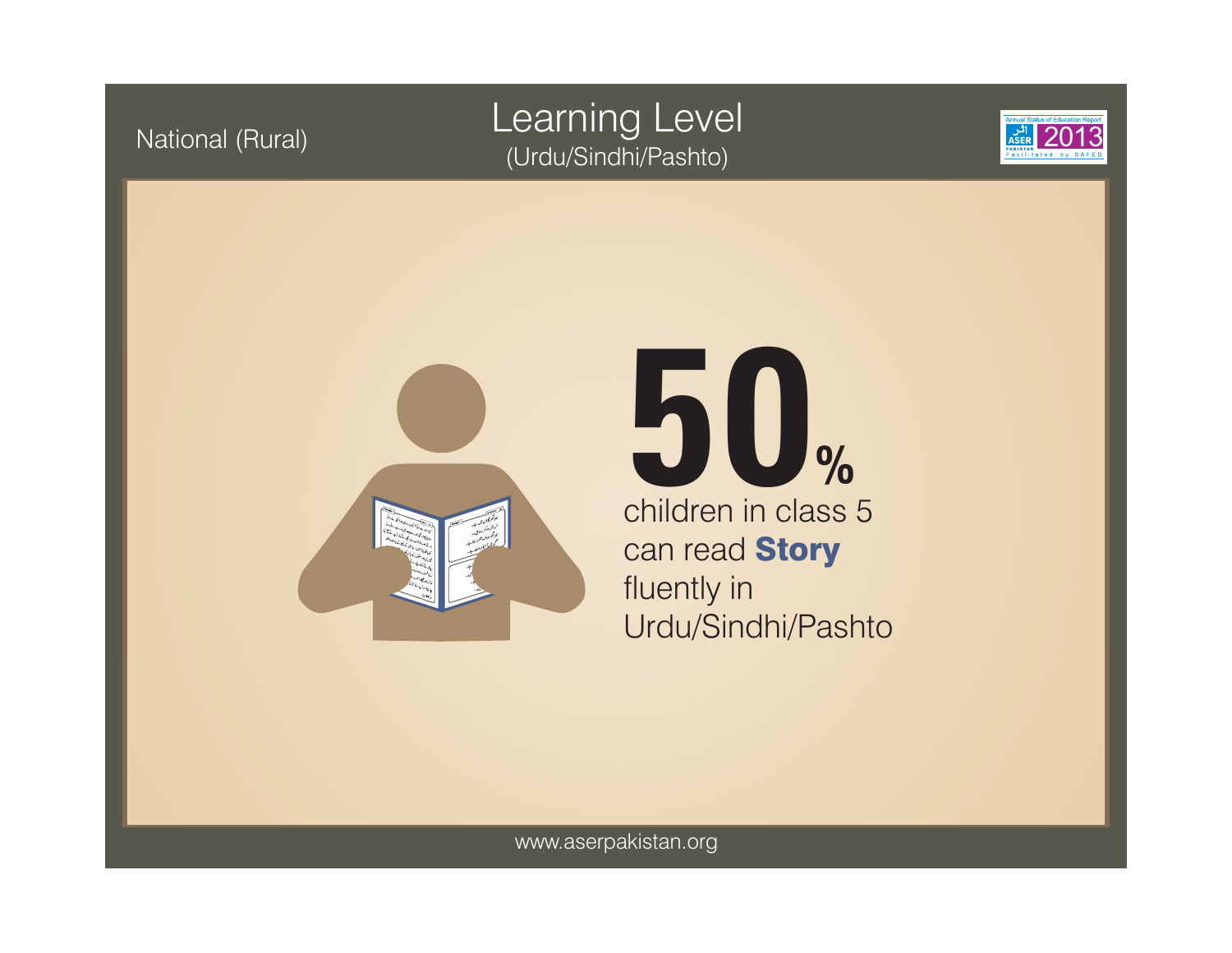#### National (Rural)

## Learning Level (Urdu/Sindhi/Pashto)



| Class-wise % children who can read                                    |                |         |              |                  |              |              |  |
|-----------------------------------------------------------------------|----------------|---------|--------------|------------------|--------------|--------------|--|
| <b>Class</b>                                                          | <b>Nothing</b> | Letters | <b>Words</b> | <b>Sentences</b> | <b>Story</b> | <b>Total</b> |  |
|                                                                       | 30.7           | 38.0    | 24.1         | 4.7              | 2.5          | 100          |  |
| $\overline{2}$                                                        | 11.9           | 28.3    | 39.7         | 12.6             | 7.5          | 100          |  |
| 3                                                                     | 6.8            | 16.1    | 36.6         | 25.1             | 15.5         | 100          |  |
| $\overline{4}$                                                        | 4.4            | 8.9     | 25.7         | 31.6             | 29.5         | 100          |  |
| 5                                                                     | 3.6            | 6.0     | 16.5         | 24.1             | 49.8         | 100          |  |
| 6                                                                     | 1.9            | 4.0     | 9.5          | 18.6             | 66.0         | 100          |  |
| $\overline{7}$                                                        | 1.7            | 3.3     | 6.7          | 14.9             | 73.4         | 100          |  |
| 8                                                                     | 1.9            | 2.8     | 5.5          | 9.4              | 80.4         | 100          |  |
| 9                                                                     | 1.5            | 2.7     | 3.7          | 7.7              | 84.4         | 100          |  |
| 10                                                                    | 2.7            | 4.1     | 3.9          | 6.1              | 83.2         | 100          |  |
| How to read: $7.2\%$ (4.7+2.5) children of class 1 can read sentences |                |         |              |                  |              |              |  |

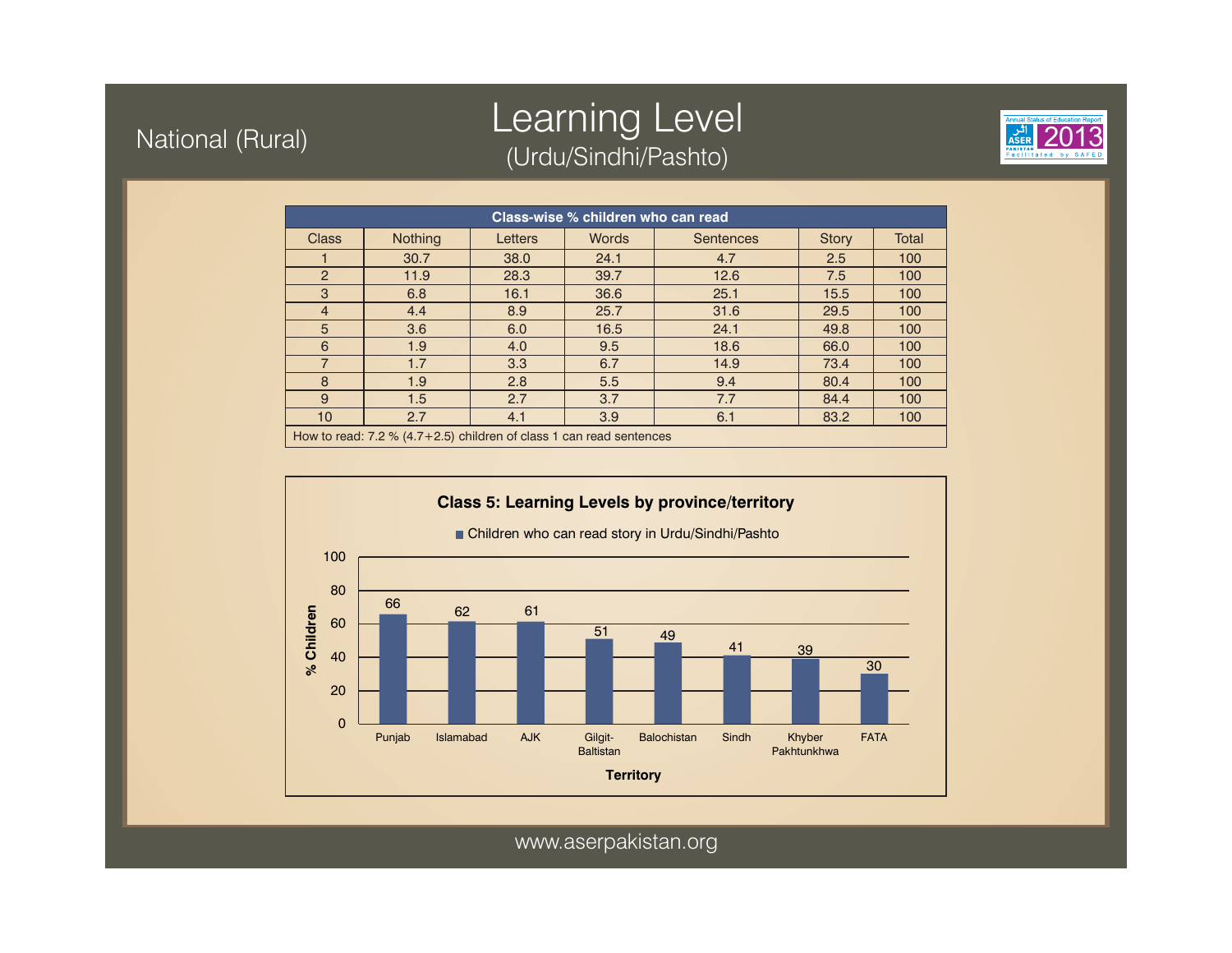## Learning Level (English)





National (Rural)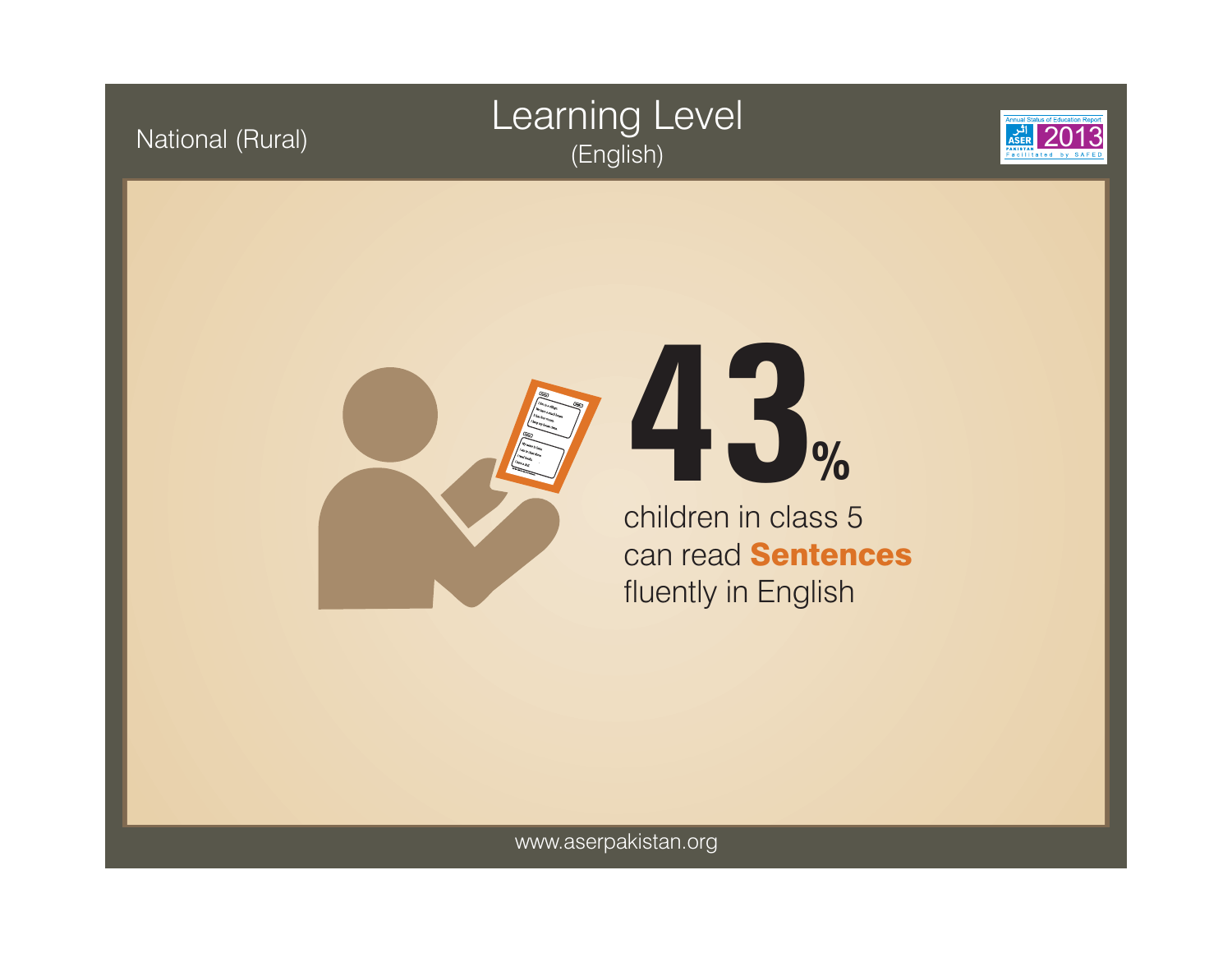#### National (Rural)

## Learning Level (English)



| Class-wise % children who can read                                  |                |         |       |              |                  |       |  |
|---------------------------------------------------------------------|----------------|---------|-------|--------------|------------------|-------|--|
| <b>Class</b>                                                        |                | Letters |       | <b>Words</b> | <b>Sentences</b> | Total |  |
|                                                                     | <b>Nothing</b> | Capital | Small |              |                  |       |  |
| 1                                                                   | 39.3           | 25.5    | 21.6  | 10.9         | 2.5              | 100   |  |
| $\overline{2}$                                                      | 20.0           | 23.1    | 27.6  | 22.1         | 7.2              | 100   |  |
| 3                                                                   | 12.6           | 13.7    | 28.1  | 30.8         | 14.9             | 100   |  |
| $\overline{4}$                                                      | 9.1            | 8.0     | 19.9  | 35.3         | 27.7             | 100   |  |
| 5                                                                   | 6.5            | 6.9     | 11.7  | 31.7         | 43.3             | 100   |  |
| 6                                                                   | 2.8            | 3.5     | 7.7   | 22.8         | 63.3             | 100   |  |
| $\overline{7}$                                                      | 2.4            | 2.9     | 5.2   | 18.2         | 71.3             | 100   |  |
| 8                                                                   | 2.8            | 2.4     | 3.9   | 12.6         | 78.3             | 100   |  |
| 9                                                                   | 2.3            | 2.3     | 3.5   | 8.6          | 83.3             | 100   |  |
| 10                                                                  | 4.5            | 2.7     | 3.4   | 7.5          | 81.8             | 100   |  |
| How to read: $13.4\%$ (10.9+2.5) children of class 1 can read words |                |         |       |              |                  |       |  |

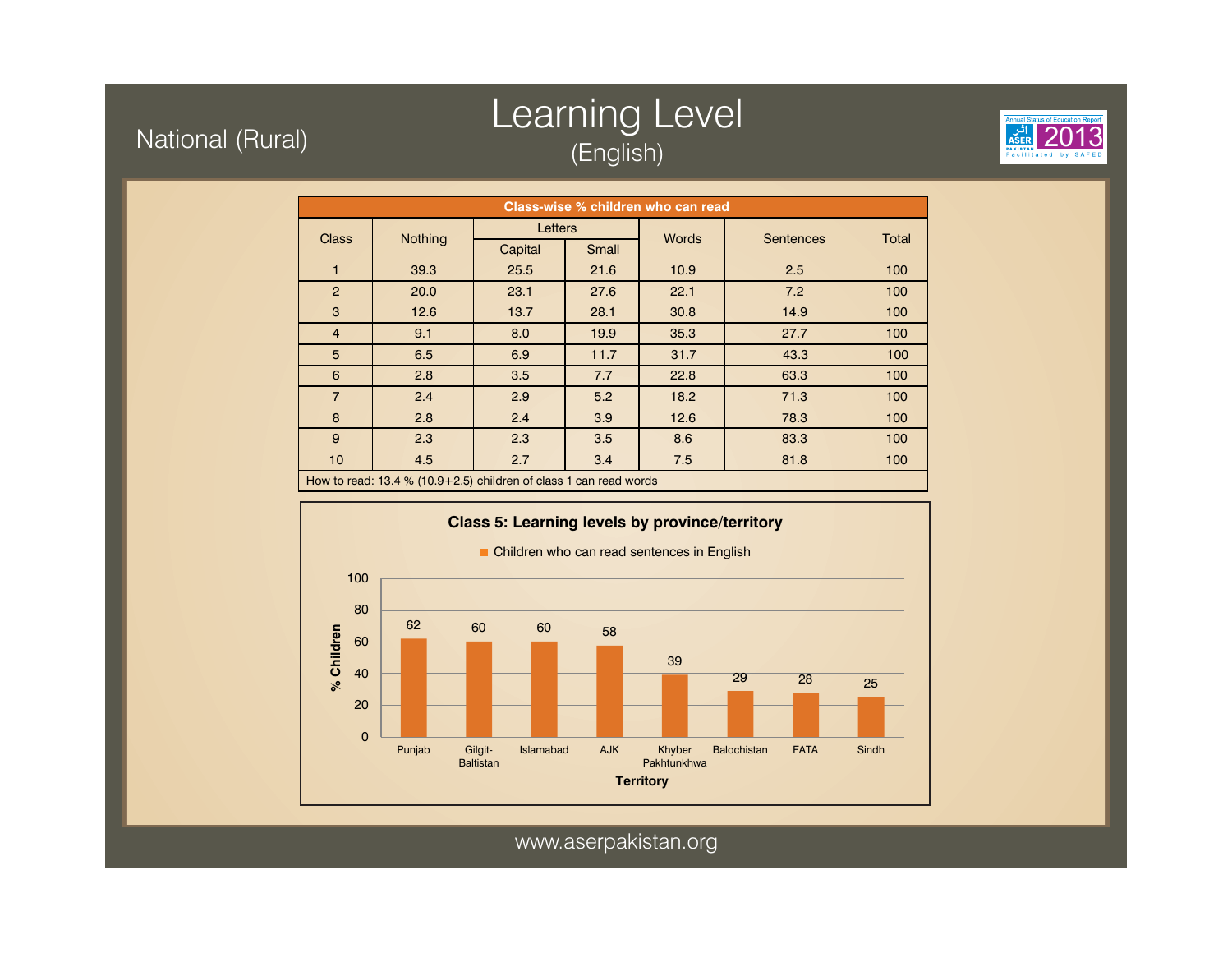